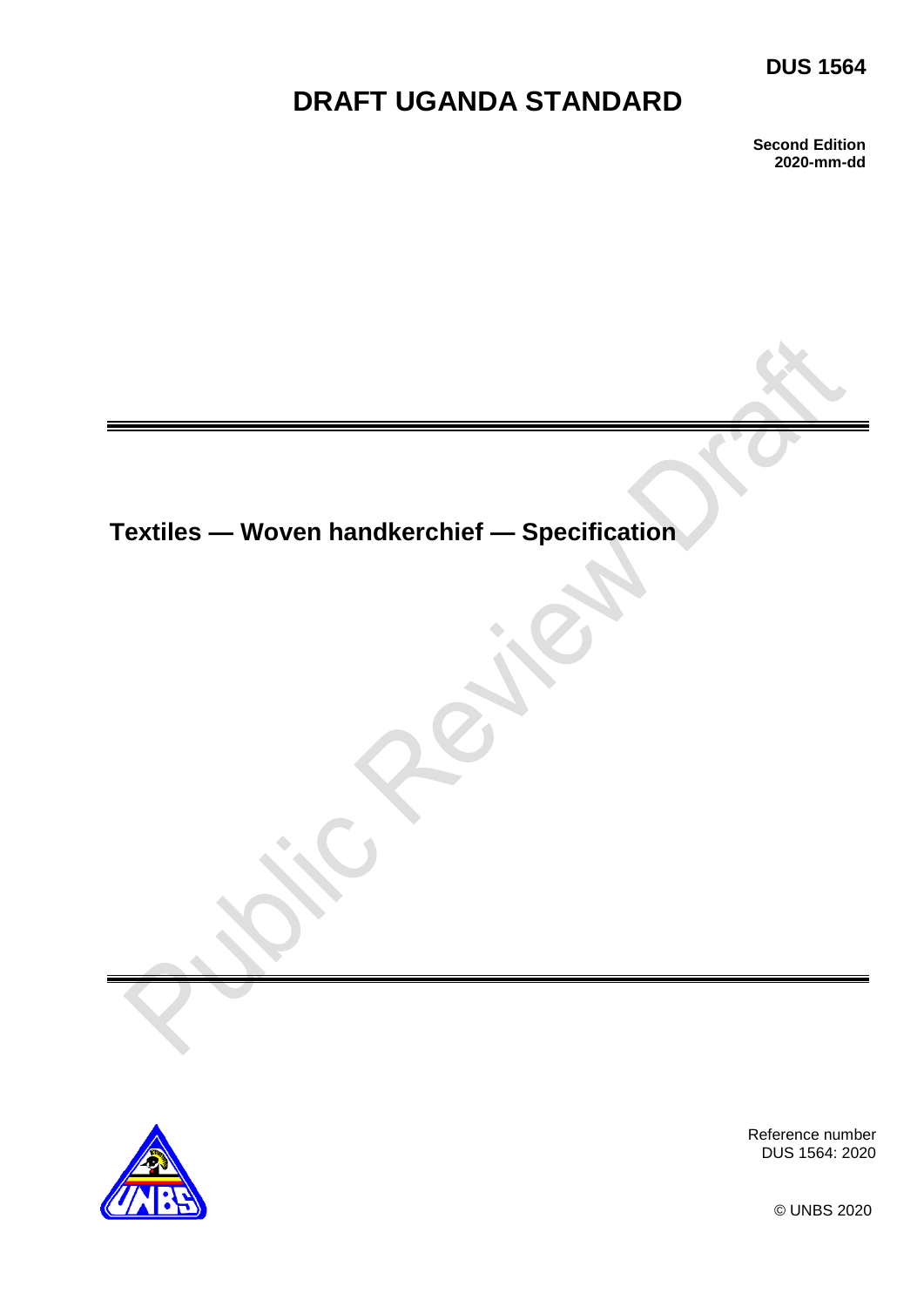**Compliance with this standard does not, of itself confer immunity from legal obligations**

**A Uganda Standard does not purport to include all necessary provisions of a contract. Users are responsible for its correct application**

#### © UNBS 2020

All rights reserved. Unless otherwise specified, no part of this publication may be reproduced or utilised in any form or by any means, electronic or mechanical, including photocopying and microfilm, without prior written permission from UNBS.

Requests for permission to reproduce this document should be addressed to

The Executive Director Uganda National Bureau of Standards P.O. Box 6329 **Kampala** Uganda Tel: +256 414 333 250/1/2/3 Fax: +256 414 286 123 E-mail: [info@unbs.go.ug](mailto:info@unbs.go.ug) Web: www.unbs.go.ug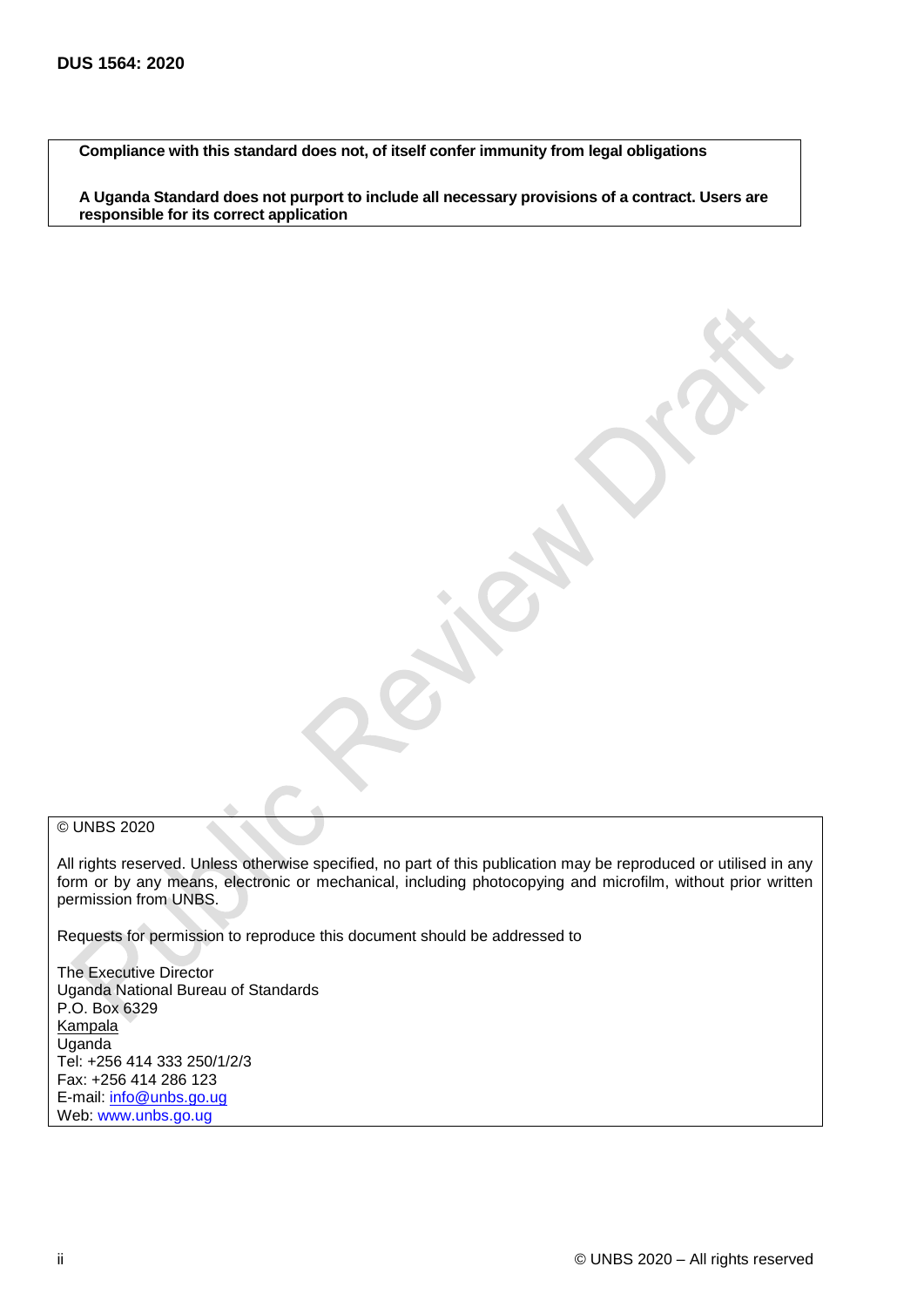### **Foreword**

Uganda National Bureau of Standards (UNBS) is a parastatal under the Ministry of Trade, Industry and Cooperatives established under Cap 327, of the Laws of Uganda, as amended. UNBS is mandated to coordinate the elaboration of standards and is

- (a) a member of International Organisation for Standardisation (ISO) and
- (b) a contact point for the WHO/FAO Codex Alimentarius Commission on Food Standards, and
- (c) the National Enquiry Point on TBT Agreement of the World Trade Organisation (WTO).

The work of preparing Uganda Standards is carried out through Technical Committees. A Technical Committee is established to deliberate on standards in a given field or area and consists of key stakeholders including government, academia, consumer groups, private sector and other interested parties.

Draft Uganda Standards adopted by the Technical Committee are widely circulated to stakeholders and the general public for comments. The committee reviews the comments before recommending the draft standards for approval and declaration as Uganda Standards by the National Standards Council.

The committee responsible for this document is Technical Committee UNBS/TC 7, Textiles, Leather and Paper products, Subcommittee SC 1, Textiles and Related Products.

This second edition cancels and replaces the first edition (US 1564:2014), which has been technically revised. The following changes have been made:

— The title has changed from "Standard Performance Specification for Men's, Women's, and Children's Woven Handkerchief Fabrics" to "Textiles — Woven handkerchief — Specification"

- The scope has been changed to focus on the final product instead of the handkerchief fabric
- Introduction of clause 4.1 for yarn requirements
- Introduction of clause 4.2 for fibre composition requirements
- Introduction of clause 4.3 for size requirements
- Introduction of clause 4.4 for finish requirements
- Introduction of clause 4.5 for seam requirements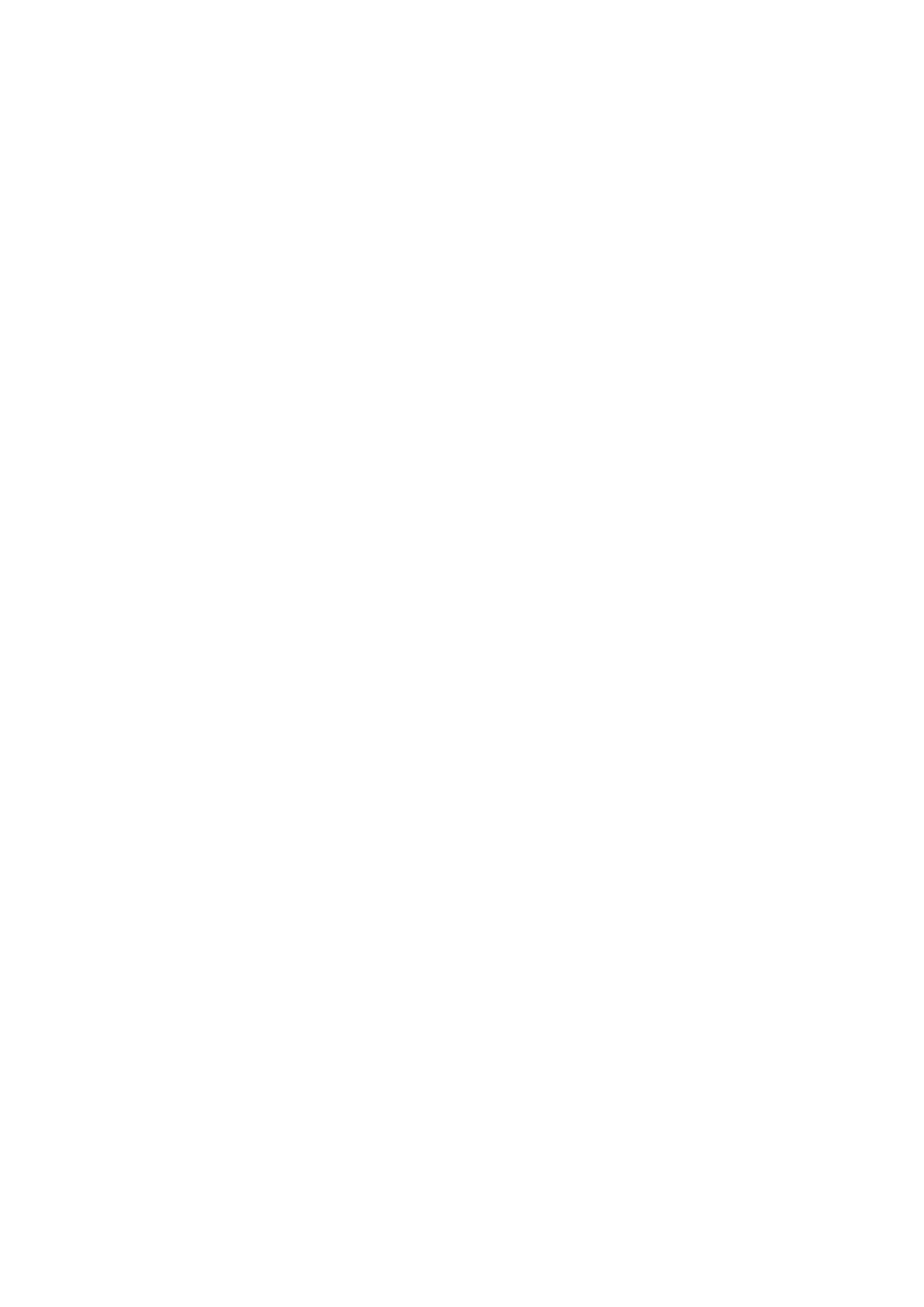## **Textiles — Woven handkerchief — Specification**

#### **1 Scope**

This Draft Uganda Standard specifies requirements, test methods and sampling of woven handkerchiefs.

#### **2 Normative references**

The following referenced documents are referred to in the text in such a way that some or all of their content constitutes requirements of this document. For dated references, only the edition cited applies. For undated references, the latest edition of the referenced document (including any amendments) applies.

ISO 105-B02, *Textiles — Tests for colour fastness — Part B02: Colour fastness to artificial light: Xenon arc fading lamp test*

ISO 105-C10, *Textiles — Tests for colour fastness — Part C10: Colour fastness to washing with soap or soap and soda*

ISO 105-X12, *Textiles — Tests for colour fastness — Part X12: Colour fastness to rubbing*

ISO 16373-2, *Textiles — Dyestuffs — Part 2: General method for the determination of extractable dyestuffs including allergenic and carcinogenic dyestuffs (method using pyridine-water)*

ISO 1833 (all parts), *Textiles — Quantitative chemical analysis*

US ISO 13934-1, *Textiles — Tensile properties of fabrics — Part 1: Determination of maximum force and elongation at maximum force using the strip method*

US ISO 13937-4, *Textiles — Tear properties of fabrics — Part 4: Determination of tear force of tongue-shaped test specimens (Double tear test)*

US ISO 22198, *Textiles — Fabrics — Determination of width and length*

US ISO 5077, *Textiles - Determination of dimensional change in washing and drying*

#### **3 Terms and definitions**

For the purposes of this document, the following terms and definitions apply.

#### **handkerchief**

hemmed square of thin fabric that can be carried in the pocket for personal hygiene purposes such as wiping one's face or hand or blowing one's nose

Note — A handkerchief can also be used as a purely decorative accessory in a suit pocket.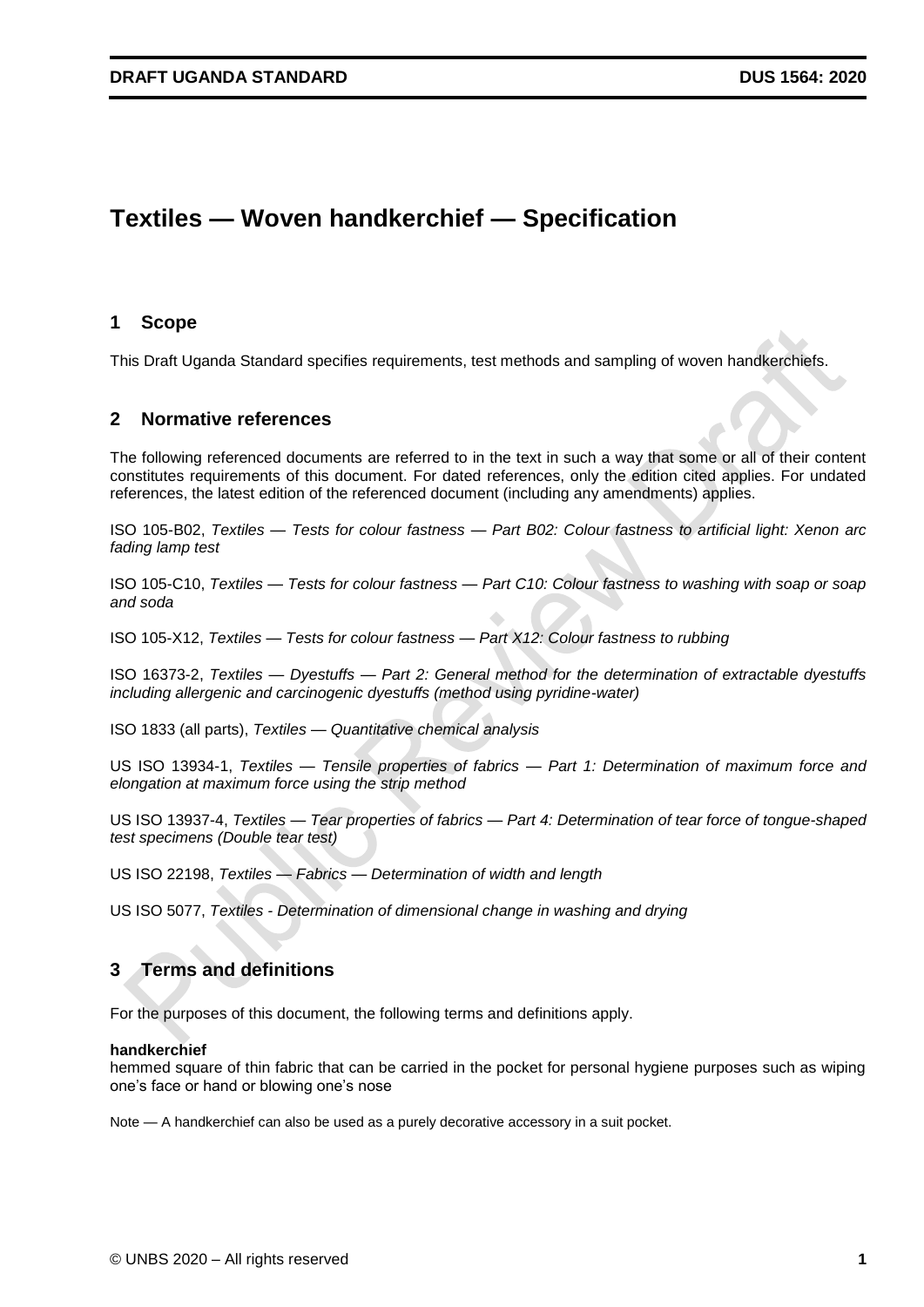#### **4 Requirements**

#### **4.1 Yarn**

The yarn used in the manufacture of handkerchief fabric shall be spun yarn.

#### **4.2 Fibre composition**

**4.2.1** Handkerchiefs should be made of natural fibres

**4.2.2** When tested in accordance with a relevant part of ISO 1833, the handkerchief shall constitute the fibres indicated on the label.

#### **4.3 Size**

Unless agreed upon between the purchaser and the manufacturer, handkerchiefs shall be of the following sizes subject to a tolerance of  $\pm$  15 mm when tested in accordance with ISO 22198:

- a) The minimum size of a handkerchief shall be 203.2 mm by 203.2 mm
- b) The maximum size of a handkerchief shall be 457.2 mm by 457.2 mm

#### **4.4 Finish**

**4.4.1** The handkerchief shall have a soft finish that is gentle on the skin.

**4.4.2** Where colorants have been applied during the dyeing or printing process, the handkerchief shall not contain dyestuffs specified in ISO 16373-2 and ISO 16373-3.

#### **4.5 Seam**

A straight stitch shall be used and sewn close to the fold. However, a zigzag stitch may be used for decorative purposes.

#### **4.6 Specific requirements**

The properties of woven fabric for handkerchiefs shall conform to the specification requirements in Table 1.

| <b>Parameter</b>                                             | <b>Requirement</b> | <b>Test Method</b> |
|--------------------------------------------------------------|--------------------|--------------------|
| Breaking strength (Both warp and<br>weft), N, min.           | 80                 | ISO 13934-1        |
| Tongue tear strength (Both warp and<br>weft), N, min.        | 4.5                | ISO 13937-4        |
| After<br>5<br>Dimensional<br>change:<br>launderings, %, max. | 5                  | <b>ISO 5077</b>    |
| Colour fastness to washing:                                  |                    |                    |
| Shade change, min.                                           | 4                  | ISO 105-C10        |
| Staining, min.                                               | 3                  |                    |
| Colour fastness to crocking:                                 |                    |                    |
| Dry, min.                                                    | 4                  | ISO 105-X12        |

**Table 1 — Requirements of woven handkerchiefs**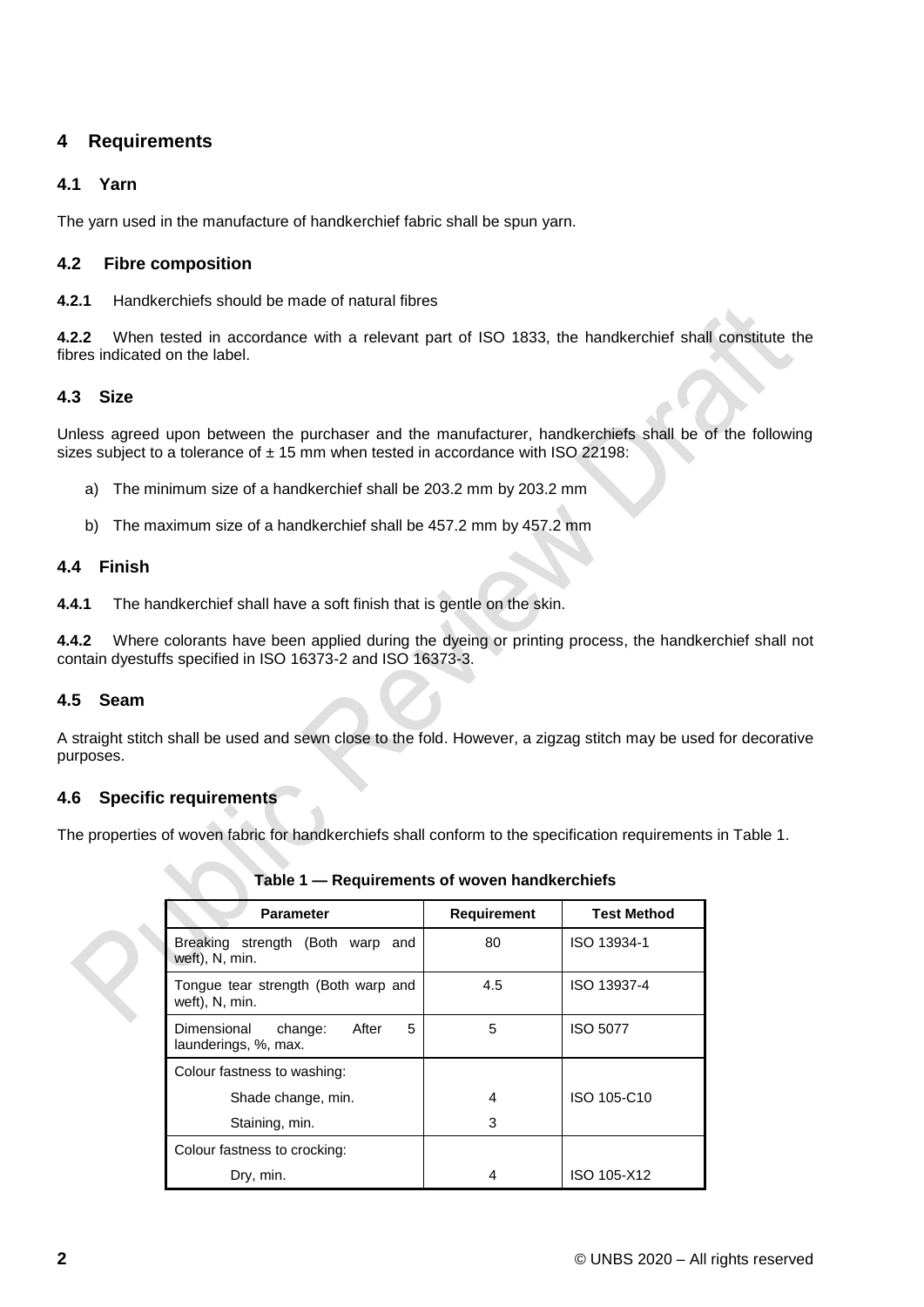| Wet. min.                      |             |
|--------------------------------|-------------|
| Colour fastness to light, min. | ISO 105-B02 |

#### **5 Packaging and Labelling**

#### **5.1 Packaging**

Woven handkerchiefs shall be packed in suitable transparent material to ensure protection from stains and dust

#### **5.2 Labelling**

The handkerchief package shall be labelled with the following information;

- a) name of the material;
- b) manufacturer's name or trade mark;

 $\overline{\mathcal{L}}$ 

- c) address of the manufacturer;
- d) batch/lot number;
- e) country of origin;
- f) fibre composition; and
- g) size of the handkerchief

#### **6 Sampling**

To test the compliance of the handkerchief to the requirements of this standard, samples shall be taken according to the sampling plan given in Table 2. Table 2 — Sampling plan

| Number of handkerchiefs in the lot | Number of samples to be selected |
|------------------------------------|----------------------------------|
| $2 - 8$                            | 2                                |
| $9 - 15$                           |                                  |
| $16 - 25$                          | 5                                |
| $26 - 50$                          | 8                                |
| $51 - 90$                          | 13                               |
| $91 - 150$                         | 20                               |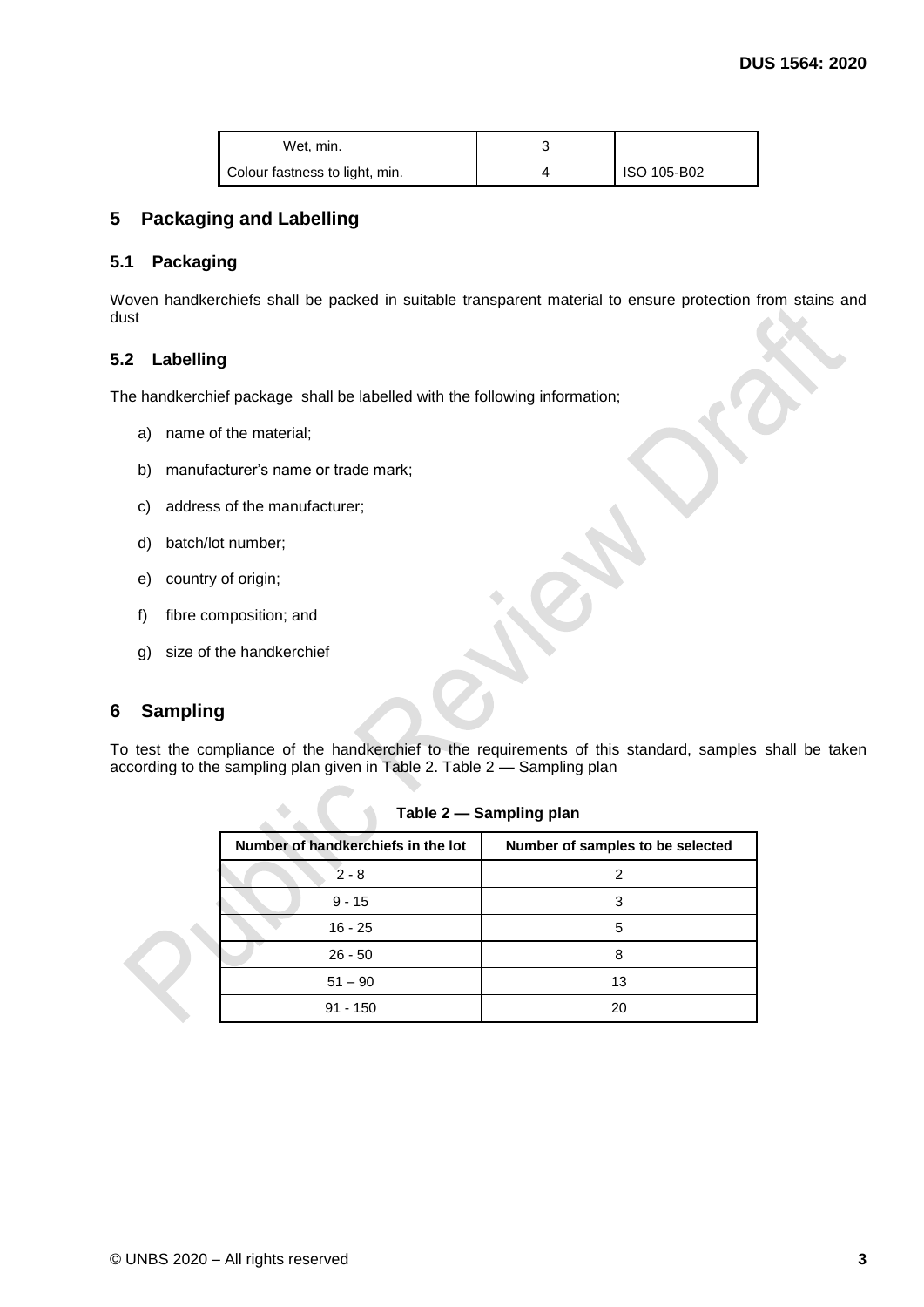## **Bibliography**

ASTM D4153 – 14, *Standard Performance Specification for Men's, Women's, and Children's Woven Handkerchief Fabrics*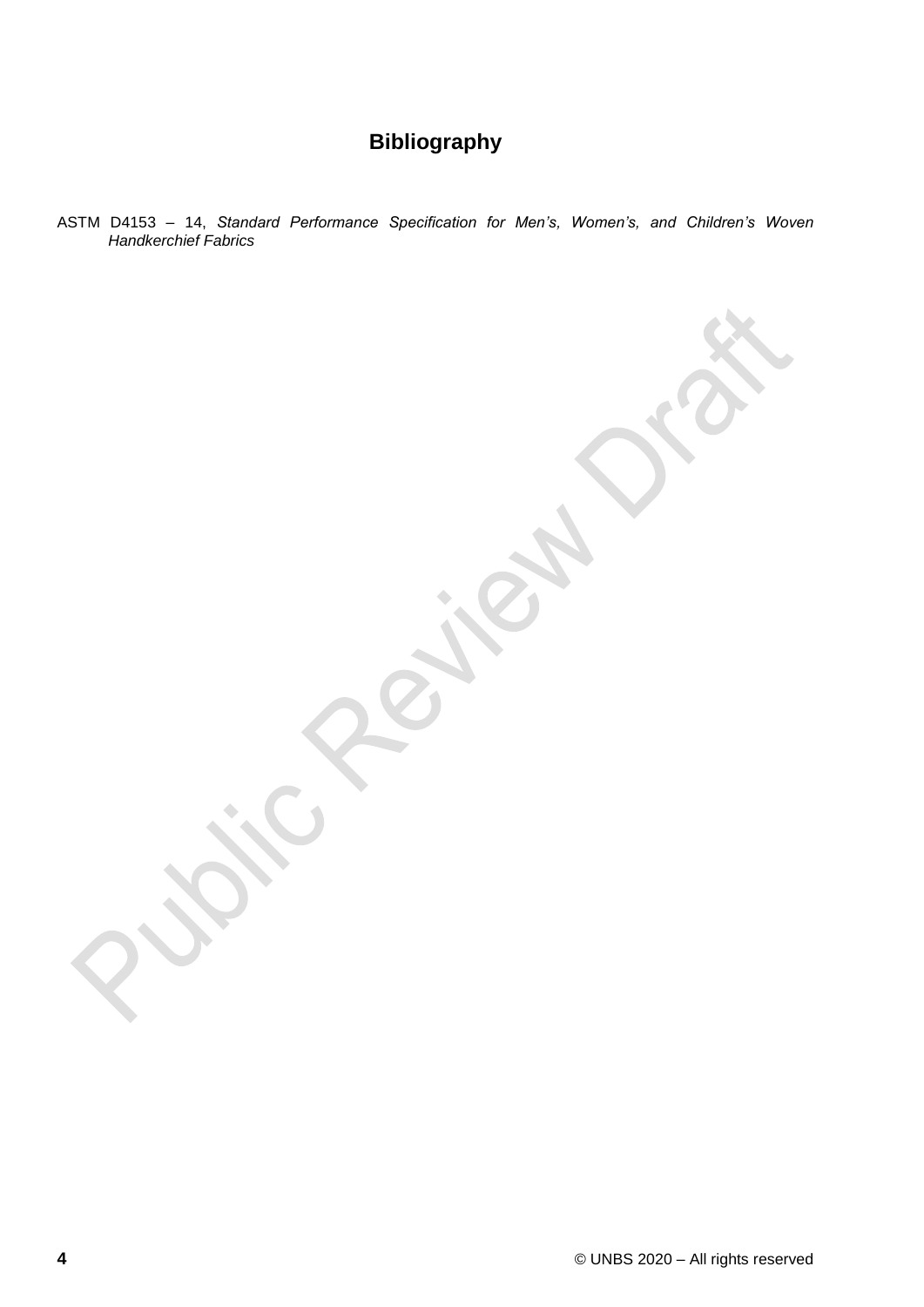#### **Certification marking**

Products that conform to Uganda standards may be marked with Uganda National Bureau of Standards (UNBS) Certification Mark shown in the figure below.

The use of the UNBS Certification Mark is governed by the Standards Act, and the Regulations made thereunder. This mark can be used only by those licensed under the certification mark scheme operated by the Uganda National Bureau of Standards and in conjunction with the relevant Uganda Standard. The presence of this mark on a product or in relation to a product is an assurance that the goods comply with the requirements of that standard under a system of supervision, control and testing in accordance with the certification mark scheme of the Uganda National Bureau of Standards. UNBS marked products are continually checked by UNBS for conformity to that standard.

Further particulars of the terms and conditions of licensing may be obtained from the Director, Uganda National Bureau of Standards.